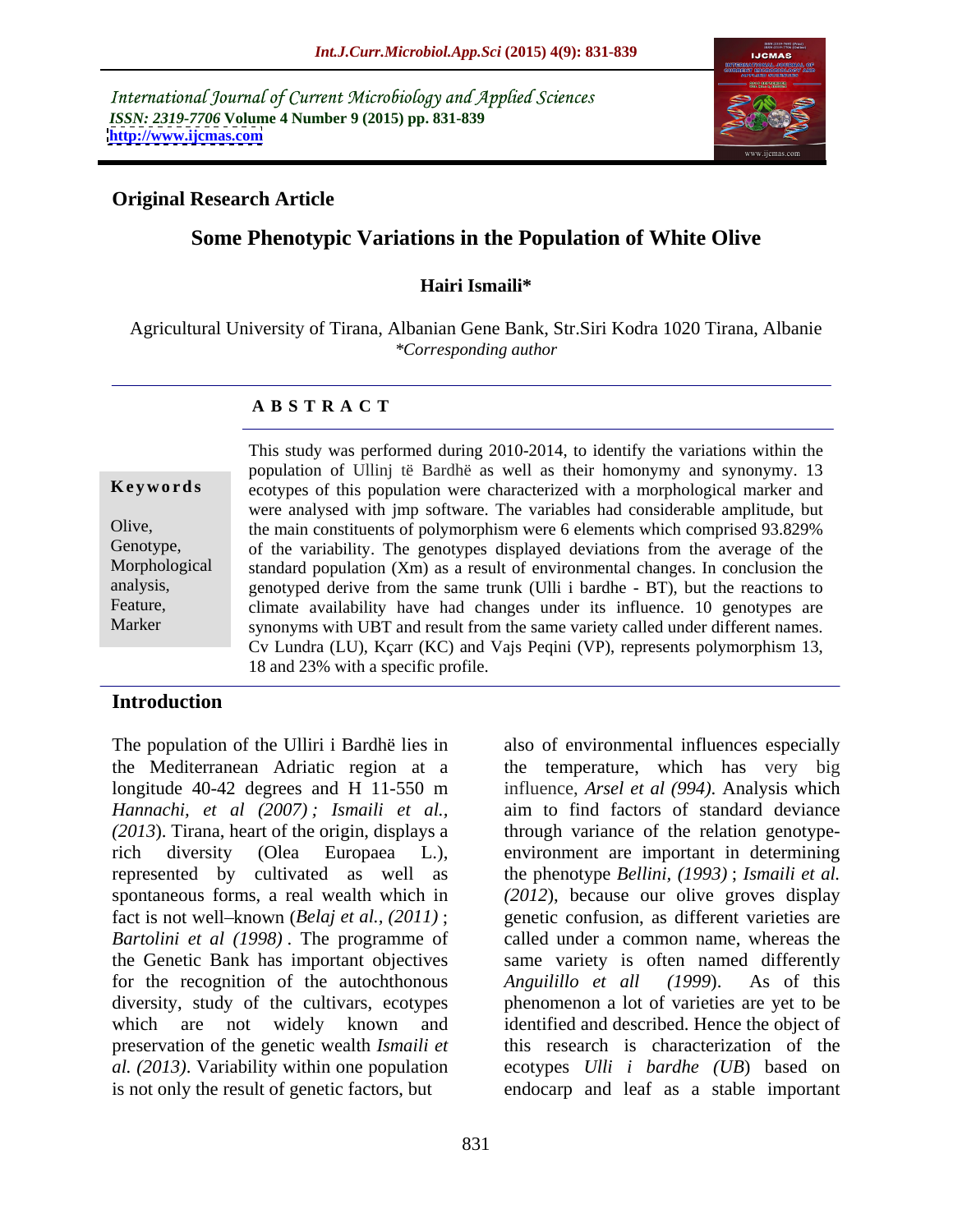genetic material is made up of 13 genotypes which are faced with a problem of synonymy and homonymy within the population of the white olive. The genotypes have regional names as of cultivation area, as follows: *i Bardhi i Tiranes (BT), Kcarr (KC), Farka (FA), Bardhi Durrësit (BD), Bardhi Lezhës (BL), Bardhi Shkodrës (BS), Karen (KA), Bardhi Krujës (BK), i Bardhi Brarit (BB), Frëng (FR), Lundra (LU),Mixan (MI), and Vajs Peqini (VP)*. The trees characteristics the numb<br>include 34 features: 20 quantitative and 19 character. include 34 features: 20 quantitative and 19 qualitative, as of methodology cited by the International Olive Oil Council (Resgen, 1997), and by (UPOV, 1985). Every 100 diversity index<br>leaves/year/genotype at the end of vegetation  $H^1 \frac{2n}{m-1} (1 - \Sigma P^2)$ leaves/year/genotype at the end of vegetation had the following main characteristics: height, width, surface, ratio L/l, form, symmetry etc. Every 100 fruit/tree/year at ripeness period: diameter (D), diameter (d), ratio D/d, average weight, form and symmetry. Every 100 endocarps the main Results and Discussion measurements included: diameter (D), and(d), ratio D/d, average weight, numbers of **Variability in the population Ulliri i** grooves, form and symmetry, etc.*C.O.I.,* 

Descriptive analysis consisted of variation coefficient for the quantitative characters, standard deviation and Tukey test with a significant level of  $(p<0.05)$  per variance between genotypes and correlation with the environment. Moreover, the traits mean values were used to perform principal component (PCA) and cluster analyses using

marker stable in measuring their the Jmp software 2010. Finally, based on polymorphism *Padula et al., (2007) ;*  morphological similarity, cluster analysis *Cantini et al (1999); Pearce et al. (1967*). was conducted on the Squared Euclidean **Materials and Methods**  Group Method based on Arithmetic Analysis was performed during 2010-2014 as characters Nei and Shannon indices part of the project of the genetic bank on the calculated the phenotypic frequencies and study of genetic diversity of the olive. The diversity per each character*Erfatpour, et al* Distance matrix with the Unweight Pair Averages (UPGMA). For the qualitative *(2011)* ; *Hagidimitriou et al (2006*)

> The diversity index Shannon-Weaver was provided via the formulae:

$$
H=-\sum_{i=1}^n P_i(P_i)
$$

where *Pi* is the proportion of genotypes in the *ith* class of an n-class character and *n* is the number of phenotypic classes for a character.

The diversity was also estimated by Nei a diversity index which is defined as:

where *Pi* refers to the frequency of descendants in each class for each character and *n* is the number of studied descendants

# **Results and Discussion**

*(1997) ; Idrissi et al. (2004*) about development after all, as it has caused **Statistical analysis** pathogenic periodicity and resistance. In **Bardhë**: Phenotypic variation has brought heterogeneous production, different *table 1*, Ulliri i Bardhë in the climate of Tirana (origin) has a value of  $(m+g)$ , whereas in Peqin, Durrës, Elbasan, Krujë, Lezhe, Shkodër and Malësi e Madhe, the genotypes have displayed deviances  $(\pm)$ from (Xm). No matter what size the phenotypic variance of genotypes was, it was the product of genetic  $(\delta \mathbf{G}^2)$ , and  $^{2}$  and ), and environmental causes  $(\delta.E^2)$  and was  $^{2}$  and we we ) and was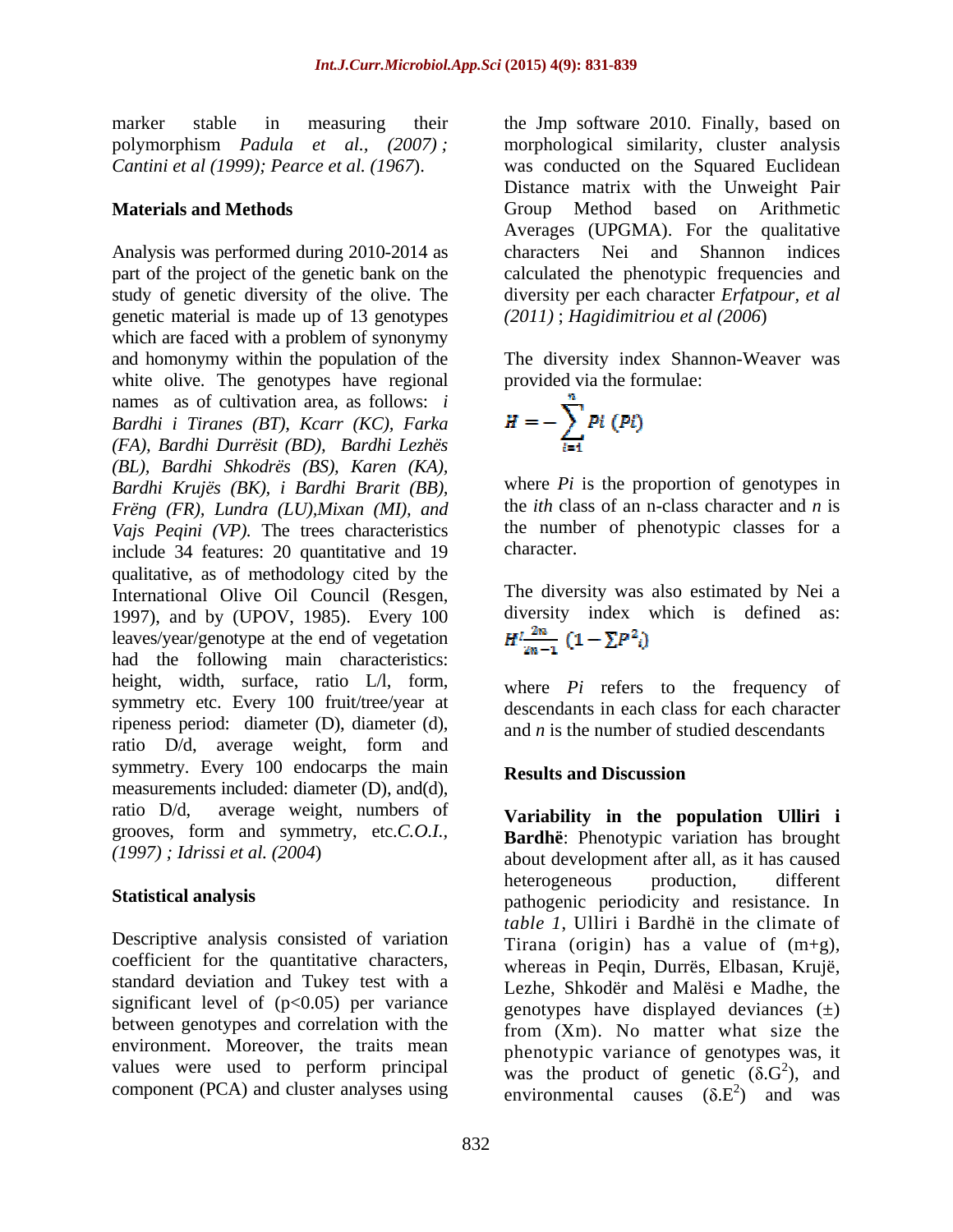calculated as of formula:  $(\delta P^2 = \delta G^2 + \delta E^2)$  frequency of (54-69.4), means 59.1 and F*ontanazza et al (1999) ; Gregoriou et al.* longitude comprising the environment

they have explained more than 93% of the variation (3 the leaf, 3 endocarp, 3 fruit, etc). Five characters in  $PC^1$  explained 56.6% of Cumulative values for 5 quantitative the variation, respectively: (LL, LW, LA, characteristics of the fruit, comprise 8 FL, FSR, SG).  $\overline{PC}^2$  FW and FL have 25.2%.

<0.001) for quantitative characteristics.

presented amplitude of (308 - 444) frequencies, means 389,1 and variation (cv=9.25%), for *0.033\**. Ulli i bardhe (BT) width (93%), and small size (92%), whereas of diversity for the quantitative variance.  $G_1$ , has 9 homogenous individuals individuals BL, BS, LU and  $G_3$ , is VP of elliptic 18.6%, variance level (28%) as opposed to  $G_1$  and 93%,<br>11% of mean variance Tukey for level of Iponas

characteristics of the endocarp extend with e leaf for 12 genotypes in G1, yield an

*(2006*). Between the two extremes of lsd1.112. As seen 10 genotypes do not Thermal constant(Te), Heliometric index endocarp of low weight (0.37), average (Ie), have considerable variance and number of grooves (9.1), which continue up variation coefficient is respectively to highest top (89%), have a elliptic shape of Te=32%, St=21%, Ie=12%. (80%), symmetric (78%), and slightly *In Table 2,* Only 9 of the quantitative Kcarr (KC) and Lundra (LU), display a characters are important (PC>0.35), because variance level of 21.6%, (Symmetry, Shape,  $cv=6.6\%$ . Tukey test, for level  $0.0001*$  and change from *ulli i bardhe* (BT). They have symmetric 12%.. Whereas two individuals Weight).

<sup>1</sup> explained 56.6% of Cumulative values for 5 quantitative explained 56.6% of Cumulative values for 5 quantitative the variation, respectively: (LL, LW, LA, characteristics of the fruit, comprise 8 FW and FL have 25.2%. genotypes including BT without proved *PC3, FW and SR had 11.9%* of variability. Performance of the three first PCs, in (88%), are slightly symmetric (12%) and addition to qualitative characteristics they are ovoide shape (90%). Ration facilitated the calculation of phenotypic between variances level to average variance variance in the olive population, *Poljuha et* is cv=3.3 %. G2 genotypes KA and LU *al. (2011*). have variation 12 and 13% and dominant **Quantitative traits:** Descriptive analysis, individuals from G3 (Kcarr & VP) have in table 1 and 2, represented degree of dominant variance (27.7%) from variance deviation within the population per (p average. (G3>G2>G1, Fruit variance). Variance above cumulative values of 5 following longitude, while the ratio P/E does quantitative characteristics of the leaf not display certified changes among the changes  $(G_1)$ . They have a symmetric shape position as opposed to G1, whereas 2 Cumulative quantitative values are influenced by the environmental variations genotypes, *Fourati et al (2002*).

olive has leaves of short length (92%), small Diversity's index *Table* 2 shows the degree 13 genotypes have variability and are characteristics. G1 was considered for the classified in thre groups of certified leaf, where 11 individuals including BT, including *ulli i bardhe* (BT). G<sub>2</sub>, 3 73.6%, with longitudinal curve, (Sel) shape 11% of mean variance Tukey for level of Iponastic nervature (NF) nervation flat 74%. significance *0.001\* lsd. 1,11.* Genotypes KC and LU have certified Cumulative values for 8 quantitative cumulative qualitative characteristics of the **Qualitative characteristics of leave:** of diversity for the quantitative have leaf (SE) shape elliptic lanceloate close apical angle  $(AN)$ close basal angle (BN) (89%). changes compared to G1, cv=23%,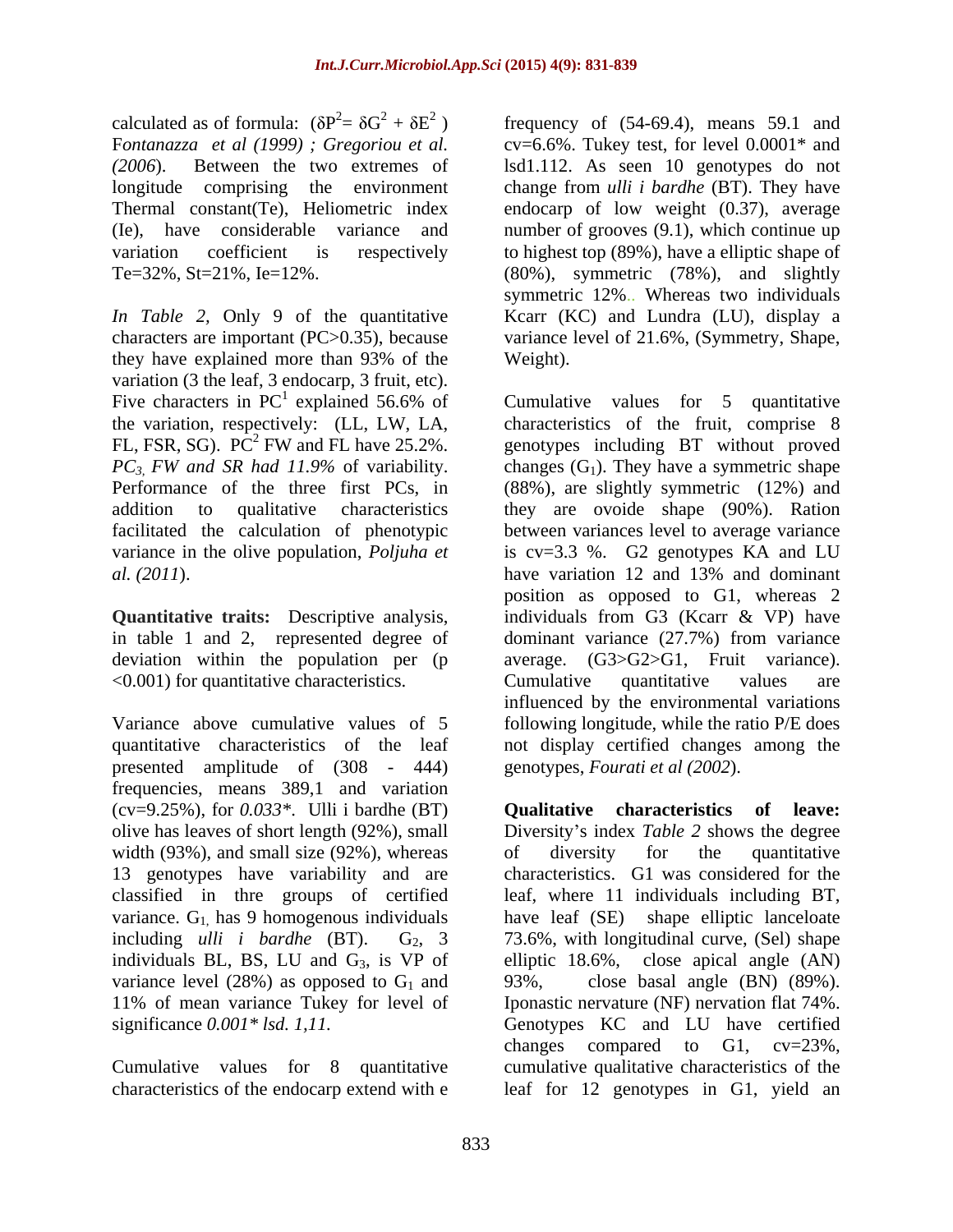average of (88%), whereas in G2 both stone characteristics for BT and stone of LU. genotypes LU and VP have an average of 69%, in G3 one genotype (KC) with an BL and LU genotypes are more intense color (5) and leaves resistant cycloconium,<br>Nei *et al (1979*). Finally, as of figure 3, phenotypic

**Qualitative characteristics of endocarp**: morphological trait diversity were calculated level of 83.5%, whereas 16.5% is obviously genotypes were presented in Table 2 and 3. average variances have pointy sharp endocarps (Ap)(59%) round form on top of the variance were leaf symmetry, form (52%), a central maximum diameter, a rough surface and a uniform grooves. G3 has genotypes; VP and KC, which have cumulative average 84 with a variance level 12% compared to average variance. Variance derived from the differences in

values of index diversity were identified in

average of 71%. The level of leaf variance highest diversity index values were noted on of G2 and G3 is respectively 11 and 17% stone weight (SW) and leaf. Average compared to average of variance. Leaves of Shannon and Nei diversity index was stone characteristics for BT and stone of LU. Average Shannon index was equivalent to 0.54 and fluctuated from 0.43 to 0.59. The respectively to 0.55 and 0.36,

Shannon and Nei index, as a measure of evaluation of genotypes displayed similarity for all qualitative parameters per 13 the variance of the environmental and agro- Cumulative value represents diversity thus first PC showed the degree of similarity and classifying the genotypes in three groups: presented a trunk with two primary and two *first* 10 genotypes including homogenous secondary branches. This is obviously the BT, with an average cumulative value 59: result of the deviance and phenotype are asymmetric (SYas) 9.6%, (VP -22%), polymorphism caused by the environment pointy sharp endocarp, (Ap) apex pointed- that BT has undergone pursuant to the 96%, round at the base (Br) base rounded period of emerging from the origin. But as 95%, supplied with mucron 77%, elliptic of *dendogram-5,* 7 genotypes have great form She) 89%. (Shee), shape elip/elongated similarity and constitute morphologic 9.6%. In  $G_2$  1 genotype LU, cumulative synonymy, whereas  $G_2$  comprises Lundr and average 69, and variance 13% form the Kcarr with variability 29%, which comprise (39%), smooth surface (33%) and the and resistance to cycloconium oleaginum. number of grooves (11.1), ovoid stone BLE in the first group varies because there Finally, as of figure 3, phenotypic differences were identified in the characteristics of endocarp and leaf. General level of 83.5%, whereas 16.5% is obviously biological influence. Values of the three two specific ecotype. Dominant characters of the variance were leaf symmetry, form are 38% highest resistance.

form and asymmetry.  $value, r^2 = 0.838$  shows that influence of *Figure 4*, Dendrogram of Shanon and Nei change is 16.2%. Tested relation (xy), has index values showed that correlation defined the sense towards change between strength  $R^2$  is 0,92 which simultaneously the two characteristics (x) and (y) and shows phenotype variance. These indices regression presented the values of phenotype showed similar trends in phenotypic changes (y) per unit of the factor (x) diversity. *Figure 4,* displays high coefficient (environment). The relations were of of correlation between two indices of negative or positive sense per each analysed diversity and  $R^2$  resulted 0.91. The highest couple. Regression analysis of relations cumulative quantitative characteristics (y) showed the trend for changes in relation to any change of effective temperature (x) with tempreature in the values of phenotype couple.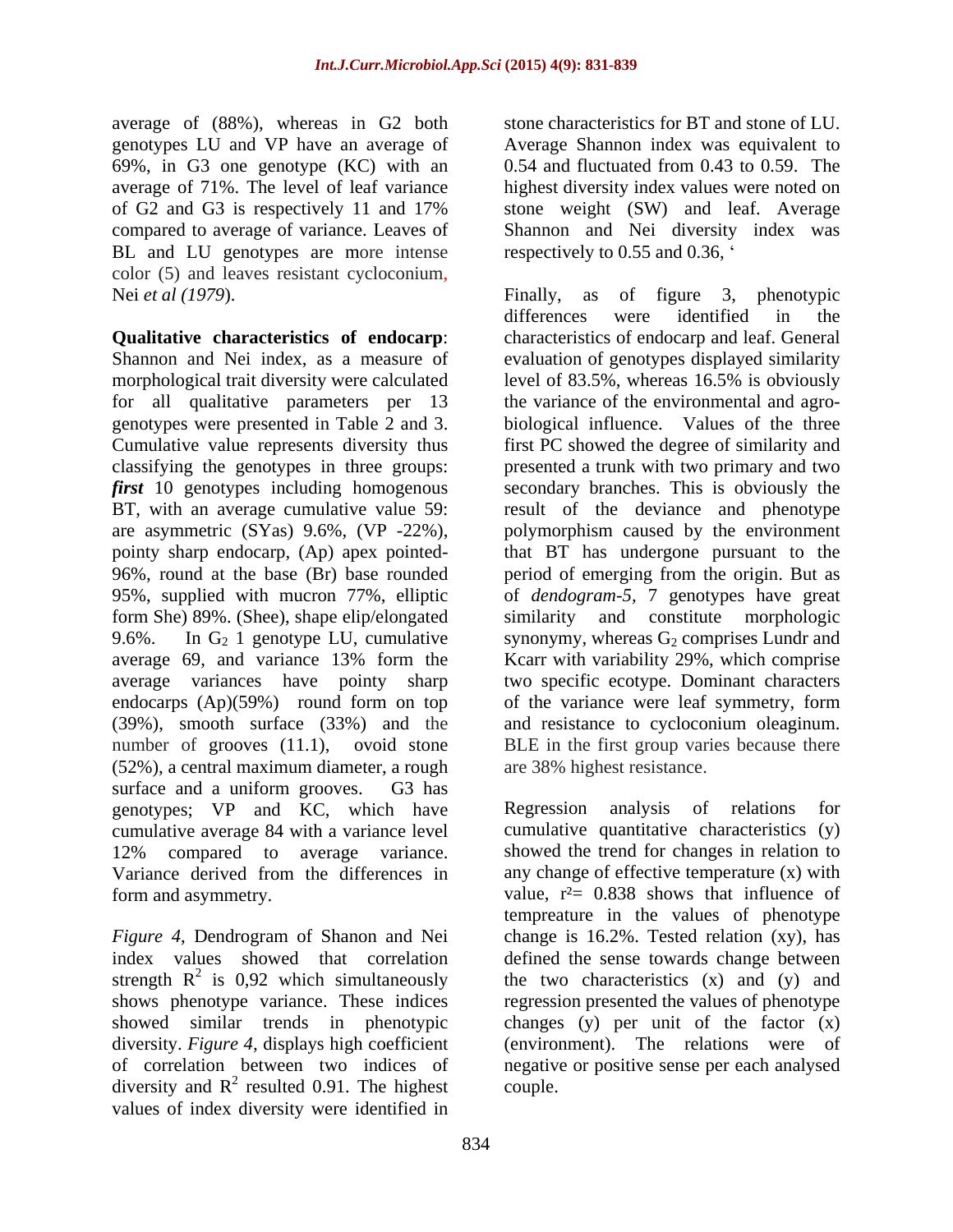|                                                       |                                                                  |                         | W LR LA FW FL FWI                                                             |           |                |                  | FR SW SG FSR. SL SWI SR                                                                                                           |
|-------------------------------------------------------|------------------------------------------------------------------|-------------------------|-------------------------------------------------------------------------------|-----------|----------------|------------------|-----------------------------------------------------------------------------------------------------------------------------------|
| Genotyp                                               |                                                                  | $(L/I)$ mm <sup>2</sup> |                                                                               |           |                |                  |                                                                                                                                   |
|                                                       |                                                                  |                         |                                                                               |           |                |                  |                                                                                                                                   |
| BTIR<br>KCAR<br>FARK                                  |                                                                  | 4.8 328 235             | 21.5 14.6                                                                     |           | 1.4 34         | 8.3 5.9          | 13.9 6.4 2.2                                                                                                                      |
|                                                       |                                                                  | 4.6                     | 353 290 22.4                                                                  | 15.2      | 9.5<br>1.4     | 7.0              | 14.2 7.1                                                                                                                          |
|                                                       |                                                                  | 4.8                     | 22.3 14.8<br>323 233                                                          |           | 1.5            | 7.4 5.1          | 13.6 7 1.9                                                                                                                        |
| BDUR<br>BLE<br>BSHK                                   |                                                                  | 318                     | 21.5 14.6<br>227                                                              |           | 1.5            | 9.7 5.6          | 13.9 6.4 2.2                                                                                                                      |
|                                                       |                                                                  |                         | 237<br>21.2                                                                   | 14.4      | 1.5            | 8.9 5.7          | 13.5 6.5 2.2                                                                                                                      |
|                                                       |                                                                  |                         | 19.5 14.1<br>341 231                                                          |           | 1.4 35         | $10.1$ 5.6       | 13.4 7.1 1.9                                                                                                                      |
| <b>KAREN</b>                                          |                                                                  | 8.9 4.8                 | 313 223<br>18.4 13.1                                                          |           | 1.4 34         | 5.5              | $12.6$ $6.2$ $2.0$                                                                                                                |
|                                                       |                                                                  |                         | 379 252 21.2                                                                  | 13.6      | 1.5            | $10.2\qquad 6.2$ | 11.8 5.6 2.1                                                                                                                      |
| BKRUJ<br>BRAR<br>LUNDR                                |                                                                  | 329                     | 19.1 13<br>245                                                                |           |                |                  | $13.5$ $6.2$ $2.1$                                                                                                                |
|                                                       |                                                                  | 300                     | 19.8<br>224                                                                   | 13.3      | 1.5            | $11.1 \t 4$      | 15.3 6.9 2.2                                                                                                                      |
| ${\tt FRENG}$                                         |                                                                  | 4.6 346 228             | 19.7                                                                          | 14.4      | 1.5            | 8.6 5            | 14.5 6.6 2.2                                                                                                                      |
|                                                       |                                                                  | 335                     | 232<br>19.8                                                                   |           | 10.4<br>1.4 38 |                  | $13.3$ $6.2$ $2.1$                                                                                                                |
|                                                       |                                                                  |                         | 23.2 16<br>258 214                                                            |           | 1.45 40        | 8.6 4.3          | 13.7 6.5 2.1                                                                                                                      |
| MIX<br>VPEQ<br>Min<br>Max<br>Mean<br>StdDev<br>StdErr | $\frac{1}{38}$                                                   | $4.3$ 258               | 19.1 13<br>214                                                                |           | 1.4 34         | 7.4 4            | 11.8 5.6 1.9                                                                                                                      |
|                                                       |                                                                  |                         | 382 290 23.2                                                                  |           | 11.1           | 7.0              | $14.5$ 7.1 2.2                                                                                                                    |
|                                                       | $ 44.8\rangle$                                                   |                         | 9.42 4.7 330 236 207 142                                                      |           |                |                  | 9.15 5.42 13.9 6.5 2.04                                                                                                           |
|                                                       | $\begin{bmatrix} 4.18 & 1.03 & 0.24 & 33.3 & 18.4 \end{bmatrix}$ |                         | 14.2 8.61                                                                     |           |                |                  | $\begin{array}{cccccc} 1.45 & 37 & 9.15 & 5.42 & 13.9 & 6.5 & 2.04 \\ 0.05 & 3.08 & 1.02 & 0.74 & 0.85 & 0.42 & 0.11 \end{array}$ |
|                                                       |                                                                  |                         |                                                                               |           |                |                  | $0.13$ $0.06$ $0.01$                                                                                                              |
|                                                       | $0.66$ $0.16$ $0.03$                                             |                         | 5.34 2.95                                                                     | 2.31 1.37 | $0.00 \t 0.49$ | $0.23$ 0.12      |                                                                                                                                   |
| CV O                                                  |                                                                  |                         | $\begin{array}{cccccc} 9.3 & 10.9 & 5.1 & 10.1 & 7.8 & 6.9 & 6.0 \end{array}$ |           |                |                  | 3.4 8.3 11.1 13.6 6.1 6.4 5.3                                                                                                     |

**Table.1** Descriptive statistical analysis of 20 quantitative morphometric traits evaluated for 13 ecotypes in the population of BT Cv

LL: leaf length (cm), LWI: leaf width (cm), LA: leaf area (mm<sup>2</sup>), LR: leaf (length/width) ratio, FW: fruit weight (g), FL: fruit length (mm), FWI: fruit width (mm), FR: fruit (length/width) ratio, SW: stone weight (g), SL: stone length (mm), SWI: stone width (mm), SR: stone (length/width) ratio, SG: number of grooves, FSR: fruit flesh to stone ratio. SD: standard deviation, CV: variation coefficient ; CL-cum leaf, CF- Cum Fruit. Sig Level: significance level, \*\*\* significant at 1‰ level.

**Table.2** Descriptive statistical analysis of the qualitative traits of leaf and stone, evaluated for 13 olive tree in populations of BT

| Genotyp   SL SE Sel NF NH NE AN BN SHs SHo SHe SHe SYs SYa Ap Ar Bp Br Bt |  |       |                                    |                               |     |             |                |                        |                |        |                |  |
|---------------------------------------------------------------------------|--|-------|------------------------------------|-------------------------------|-----|-------------|----------------|------------------------|----------------|--------|----------------|--|
|                                                                           |  |       |                                    |                               |     |             |                |                        |                |        |                |  |
| <b>BTiran</b>                                                             |  |       |                                    |                               |     |             |                | 100 0                  |                | - 93   |                |  |
| Kçarr                                                                     |  | -54   | - 88<br>88 X                       |                               |     | - 95        |                | 100 0                  |                |        | 99             |  |
| Farka                                                                     |  | -88   | 10086                              |                               |     | - 94        |                | 100 0                  |                |        | $93\quad b$    |  |
| <b>BDurr</b>                                                              |  | -68   |                                    |                               |     | - 93        |                | 100 0                  |                | 5 95 0 |                |  |
| BLezh                                                                     |  | - 90- |                                    |                               |     | 91          |                | 100 0                  | $\overline{0}$ |        | 100 0          |  |
| <b>BShk</b>                                                               |  |       |                                    |                               |     | - 95        |                | 100 0                  |                | 9 91 0 |                |  |
| Karen                                                                     |  |       |                                    |                               |     | 94          | $\overline{a}$ | 100 0                  |                |        | 11 89 0        |  |
| BKruj                                                                     |  |       | XX.                                |                               |     | - 90        |                | 100 0                  |                | 5 95 0 |                |  |
| <b>BBrar</b>                                                              |  |       | 86 K                               |                               | -94 | $\sim$ 92 8 |                | 100 0 4 96 0           |                |        |                |  |
| Lundra                                                                    |  | $-90$ |                                    |                               |     | - 88 -      |                | $12 \quad 59 \quad 41$ |                |        | 99             |  |
| Freng                                                                     |  | 18 78 | - 87                               | $\bigcup$<br>$\left( \right)$ | -94 | - 88        |                | 100 0                  |                |        | 99 (           |  |
| Mixan                                                                     |  |       | - 88                               |                               | -96 | - 88        |                | 100 0                  |                |        | $2 \t 98 \t 0$ |  |
| Vajs Peqin 12 75 13 79 0                                                  |  |       | 98 90 0 0 85 15 78 22 91 9 10 90 0 |                               |     |             |                |                        |                |        |                |  |

**SL-**shape lanceloate**; SE-**shape elliptic lanceloate, **Sel-**shape elliptic; NF-nervation flat, NH-nervation hyponastic, NE- nervation epinastic, AN- apex narrow, AS-apex spread, BN-Base narrow, BS-base spread; **SHs-**shape spherical**; SHo-**shape ovoid**; She-**Shape elliptic; **SHee-**shape elip/elongated; **SYs**- symmetric; **SYas**-asymetric; **Ap** apex pointed; **Ar**- Apex rounded**; Bp-** base pointed**; Br-** base rounded**; Bt-** base tapered.; **SHs-**shape spherical**; SHo-**shape ovoid**; She-**Shape elliptic; **SHee-**shape elip/elongated; **SYs**- symmetric; **SYas**-asymetric; **Ap**-apex pointed; **Ar**- Apex rounded**; Bp-** base pointed**; Br-** base rounded**; Bt-** base tapered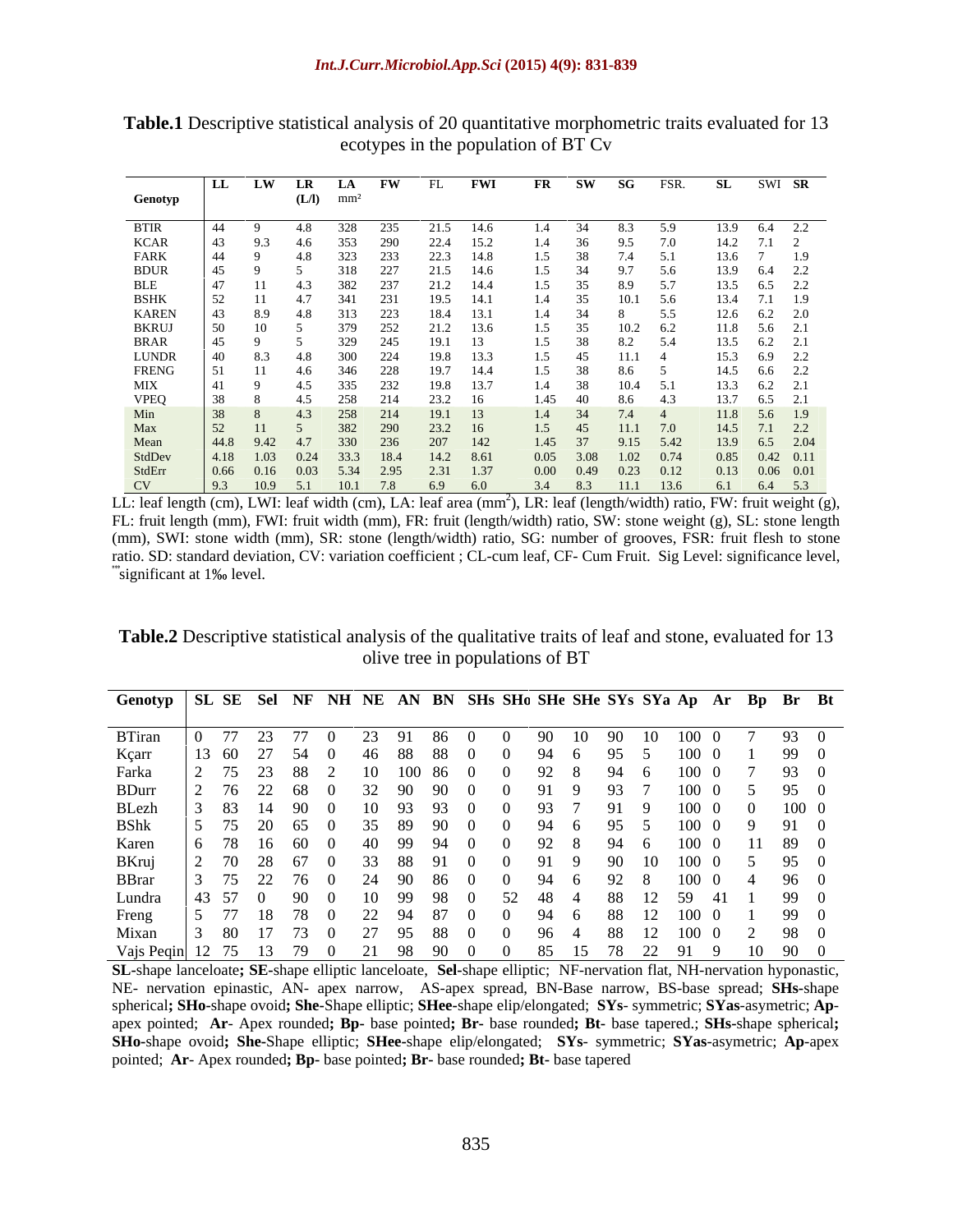|                                | PC1        | PC2        | PC <sub>3</sub>     |
|--------------------------------|------------|------------|---------------------|
|                                |            |            |                     |
| Eigen value %                  | 56.666     | 25.210     | $\overline{11.953}$ |
| <b>Cum.Variation %</b>         | 56.666     | 81.876     | 93.829              |
|                                | 0.37415    | $-0.34138$ | $-0.10999$          |
| $L.L$<br>$LW$                  | 0.37785    | $-0.33793$ | $-0.04906$          |
| L.A                            | 0.42717    | $-0.07192$ | 0.27898             |
|                                | 0.33395    | $-0.12568$ | 0.26052             |
| $C.L$<br>$F.W$                 | 0.26974    | 0.45097    | 0.40067             |
| FSR                            | 0.42221    | 0.32604    | $-0.01375$          |
| F.L<br>C.S<br>S.R<br>L.R<br>SG | $-0.02475$ | 0.55821    | 0.01960             |
|                                | $-0.31825$ | $-0.12726$ | 0.31340             |
|                                | $-0.20149$ | $-0.18872$ | 0.71260             |
|                                | 0.21862    | $-0.03125$ | 0.15629             |
|                                | 0.36822    | 0.15477    | 0.14945             |
| C.F                            | 0.03086    | $-0.05779$ | $-0.31759$          |
| F.W.I                          | $-0.15030$ | 0.23389    | 0.24436             |
| F.R                            | $-0.26916$ | $-0.04848$ | 0.26666             |
| S.W.I                          | $-0.13802$ | $-0.55257$ | 0.25938             |

**Table.3** Evaluation of variances, variances accumulated coefficient Eigen value, (autovectors) for the first three principal components, evaluated with 20 quantitative traits

**Figure.1** The hearth of White olive and the geographical position of 13 olive genotipe, in situ

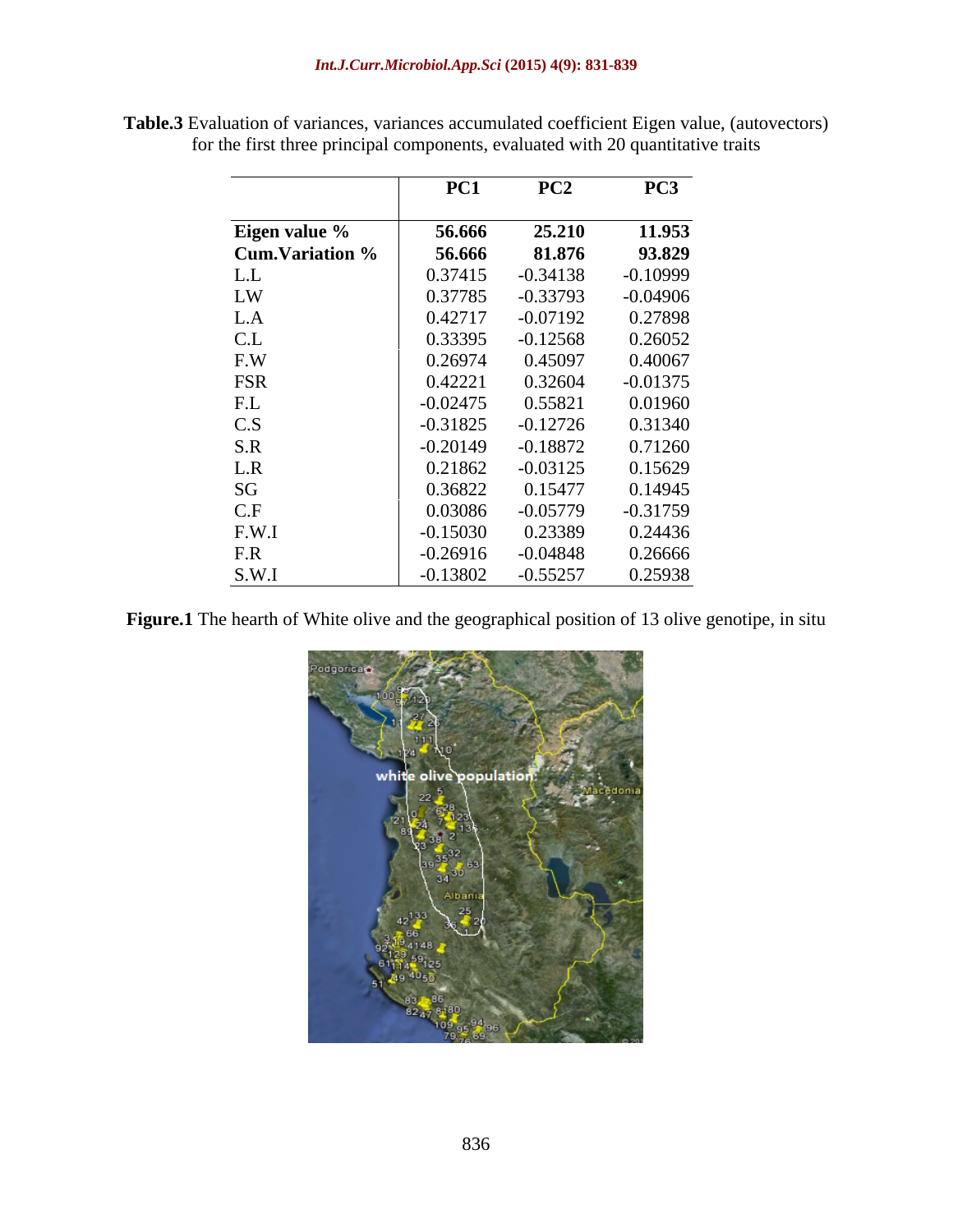### *Int.J.Curr.Microbiol.App.Sci* **(2015) 4(9): 831-839**



**Figure.2** Photo of stone in the white olive population





**Figure.4** The correlation between Shannon and Nei indices analysis of 13 genotypes of olive on 19 qualitative traits

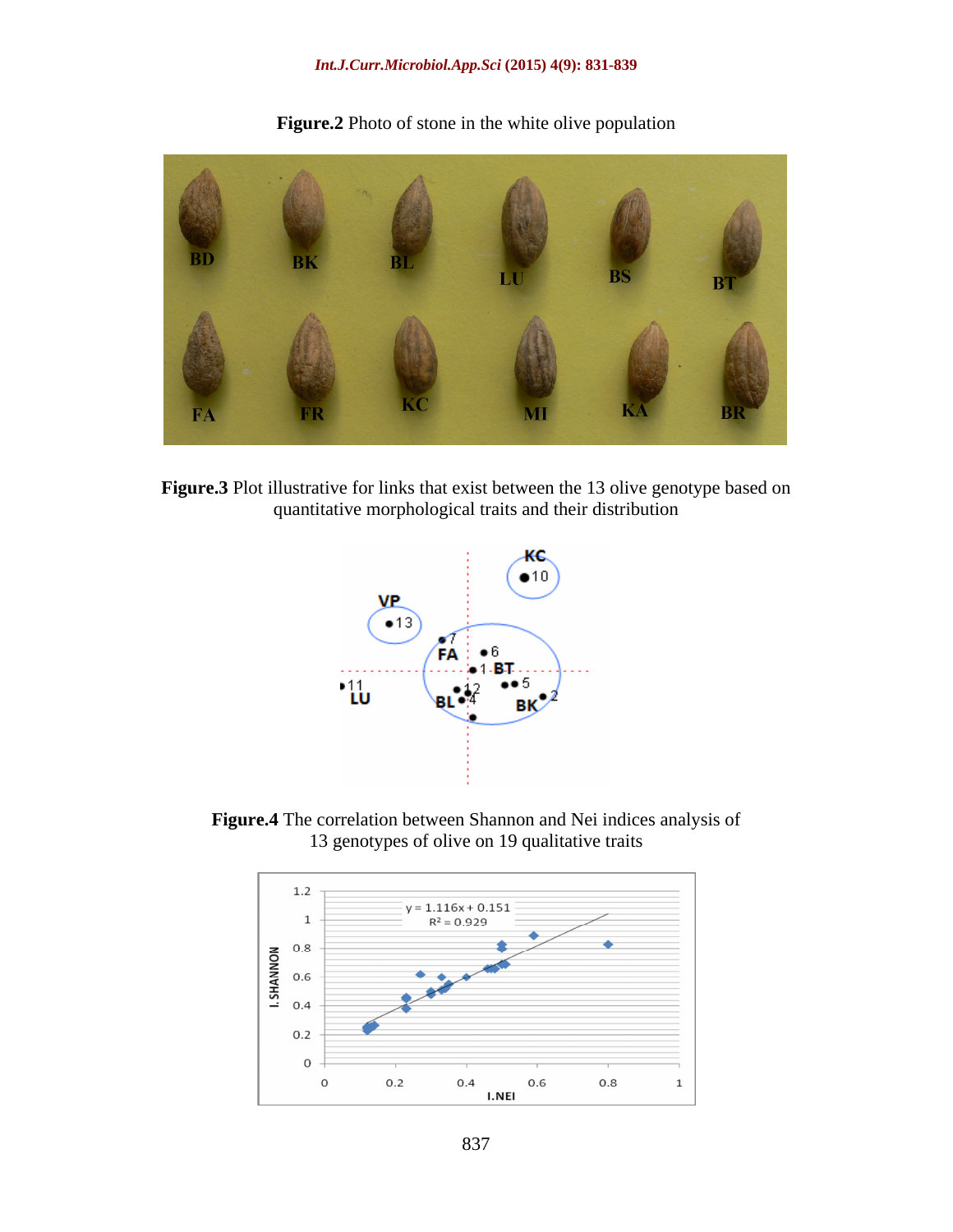### **Figure.5** UPGMA dendrogram based on Spearman'p coefficient illustrating the genetic similarities and distance among olive cultivars



Phenotypic variation in the population of UB has not been considerable and the 411-421 degree of changed phenotype was in correlation with the general variance of the 87 environment. Arsel, H., Cirik, N., 1994. Aperçu sur les

Fruit colour, leaf, form and symmetry, Turquie Olivae 52:25-27 etc, were the most important phenotypic

To sum up phenotypic identification in the population of Ullinj te Bardhe are attributed to two sources causing of the variation: genetic plasticity and environmental Belaj, A., León, L., Satovic, Z., De La Rosa, influence. 10 ecotypes resulted of the same R., 2011. Variabilty of wild olives variety which has been named differently as of cultivation area. BL cv, Express variation for the resistance to Cycloconium. Lundra, and morphological traits and SSR markers.<br>VP and Kcarr are with varietal particular Scientia Horticulturae.doi: profile. 10.1016/j.scienta.2011.04.025

Angilillo, A., Mencuccini, M., Baldoni, L.<br>1999 Olive genetic diversity assessed C.O.I., 1997. Méthodologie pour using amplified fragment length caractérisation primaire des variétés

polymorphisms. TheorAppl Genet 98: 411 421

<http://dx.doi.org/10.1007/s0012200510> 87

- activités d'amélioration de l'olivier en Turquie. Olivae 52 : 25-27
- endocarp and the type of grooves, Bartolini, G., Prevost, G., Messeri C., connection of two poles, resistance to fungi Carignani, G., Menini, UG., 1998. variations. World-Wide collections, FAO, Rome Olive germplasm. Cultivars and
	- Bellini, E., 1993. Variabilité génétique et héritabilité de certains caractères chez des plants de semis d'olivier issus de croisement. Olivae : 49: 21-34
	- (*Olea europeae* subsp. Europaea var. sylvestris) analyzed by agro morphological traits and SSR markers. Scientia Horticulturae.doi:
- **References** Morphological evaluation of olive Cantini, C., Cimato, A., Sani, G, 1999. germplasm present in Tuscany region. Euphytica 109 (3): 173-181
	- 1999. Olive genetic diversity assessed C.O.I., 1997. Méthodologie pour la C.O.I., 1997. Méthodologie